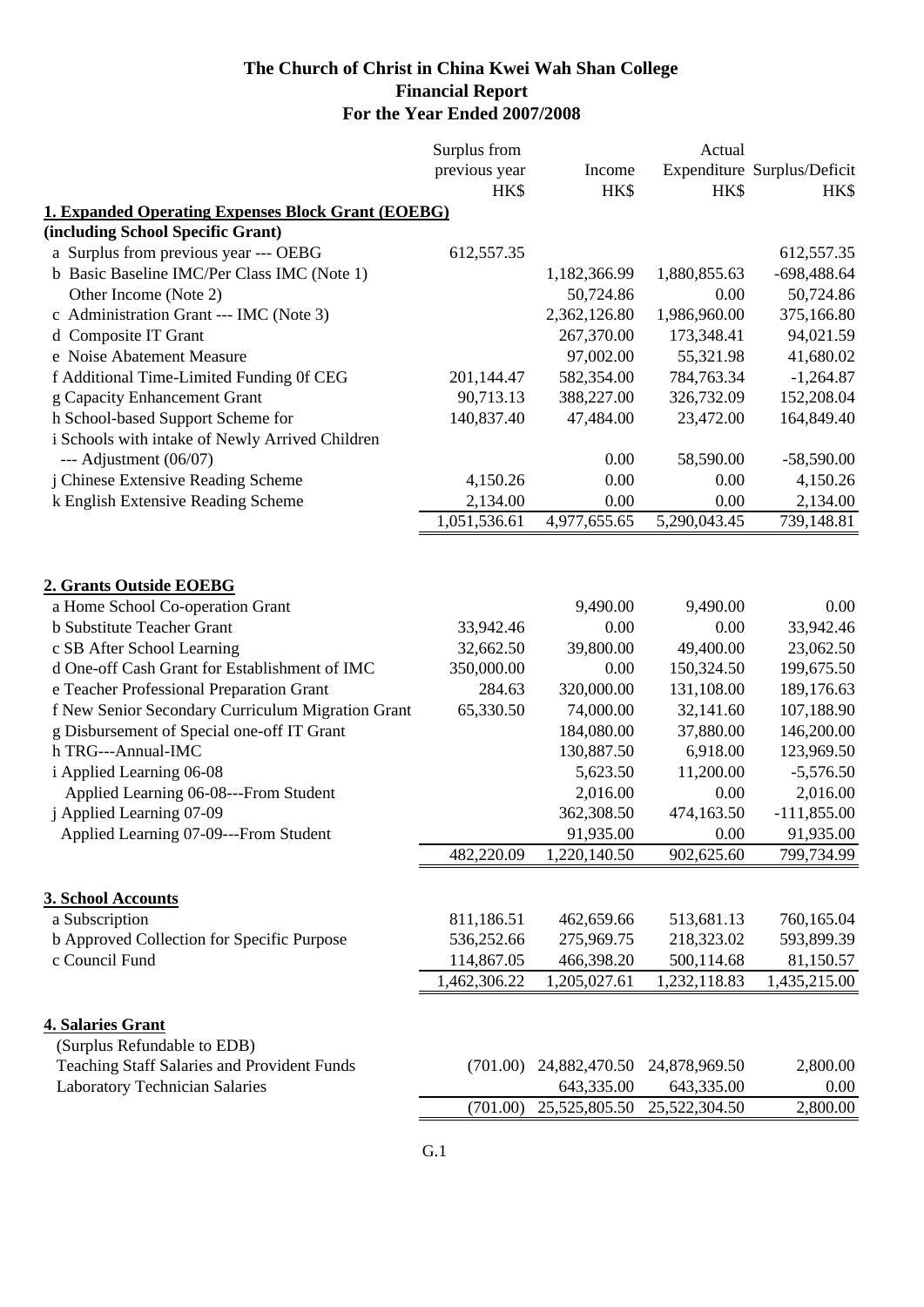## 中華基督教會桂華山中學 二零零七**/**零八年運用「學生發展津貼」計劃 **(CEG)**  周年報告

| 項目               | 計劃內容           | 所需資源                                      |                 | 負責人               | 成效                                                                        |  |  |
|------------------|----------------|-------------------------------------------|-----------------|-------------------|---------------------------------------------------------------------------|--|--|
| 課程發展             | a. 中一至中三級      | 數學精進班\$17,475.00                          |                 | 勞敏儀主任             | 能減低教師之教担節數,提供有效<br>之專業發展空間,及照顧中文及數                                        |  |  |
|                  | b. 中四至中五級      | 中文精進班\$1,800.00                           | 合共:\$19,275.00  |                   | 學科之學習差異學生,效果理想。                                                           |  |  |
|                  | a. 口琴班全年導師費    | \$9,600.00                                |                 |                   |                                                                           |  |  |
| 2. 活動發展          | b. 醒獅隊全年導師費    | \$1,320.00                                |                 | 梁兆安助理校長<br>司徒活雄老師 | 全體中一學生必須學習最少一類樂<br>器,大部份同學學習中樂,在各項<br>典禮中均有不俗的演出,下學期亦<br>增設玻璃燒製班。         |  |  |
|                  |                |                                           | 合共:\$30,320.00  |                   |                                                                           |  |  |
|                  | c. 舞蹈組全年導師費    | \$2,000.00                                |                 |                   |                                                                           |  |  |
|                  | d. 玻璃燒製班導師費    | \$13,000.00                               |                 |                   |                                                                           |  |  |
|                  | e. 音樂導師全年費用    | \$4,400.00                                |                 |                   |                                                                           |  |  |
| 3. 課外活動          | a. 籃球訓練班導師費    | $$500 \times 240.5 = $120,250.00$         |                 | 董日松主任             | 各項球隊質素攀升,參與人數上<br>升。尤其在籃球之校際比賽更見佳<br>績,勇奪多個獎項。                            |  |  |
|                  | b. 足球全年導師費 2 / | $$480 \times 96.25 \times 2 = $92,400.00$ | 合共:\$266,700.00 |                   |                                                                           |  |  |
|                  | 排球全年導師費        | $$200 \times 181 = $36,200.00$            |                 |                   |                                                                           |  |  |
|                  | d. 乒乓球全年導師費    | $$250 \times 57 = $14,250.00$             |                 |                   |                                                                           |  |  |
|                  | e. 龍舟隊全年導師費    | \$3,600.00                                |                 |                   |                                                                           |  |  |
| 4. 行政事務          | 文員:陳啓賢         | 9月薪酬連5%強積金=\$8,637.09                     | 合共:\$10,437.09  | 董日松主任<br>黃婉明主任    | 行政文員於07年10月離職,學校<br>調配人手令行政事務運作順暢;聘<br>請城市大學實習生以減省老師們文<br>書工作事宜,有效協助各部門之日 |  |  |
|                  | 城大實習生          | 1/2 月薪酬 = \$1,800.00                      |                 |                   |                                                                           |  |  |
|                  | 1. 陳正華         |                                           |                 |                   | 常操作,尤其在財務、收取學費等                                                           |  |  |
|                  |                |                                           |                 |                   | 工序更見成效。                                                                   |  |  |
|                  |                |                                           |                 |                   |                                                                           |  |  |
|                  |                |                                           |                 |                   |                                                                           |  |  |
| 合共: \$326,732.09 |                |                                           |                 |                   |                                                                           |  |  |